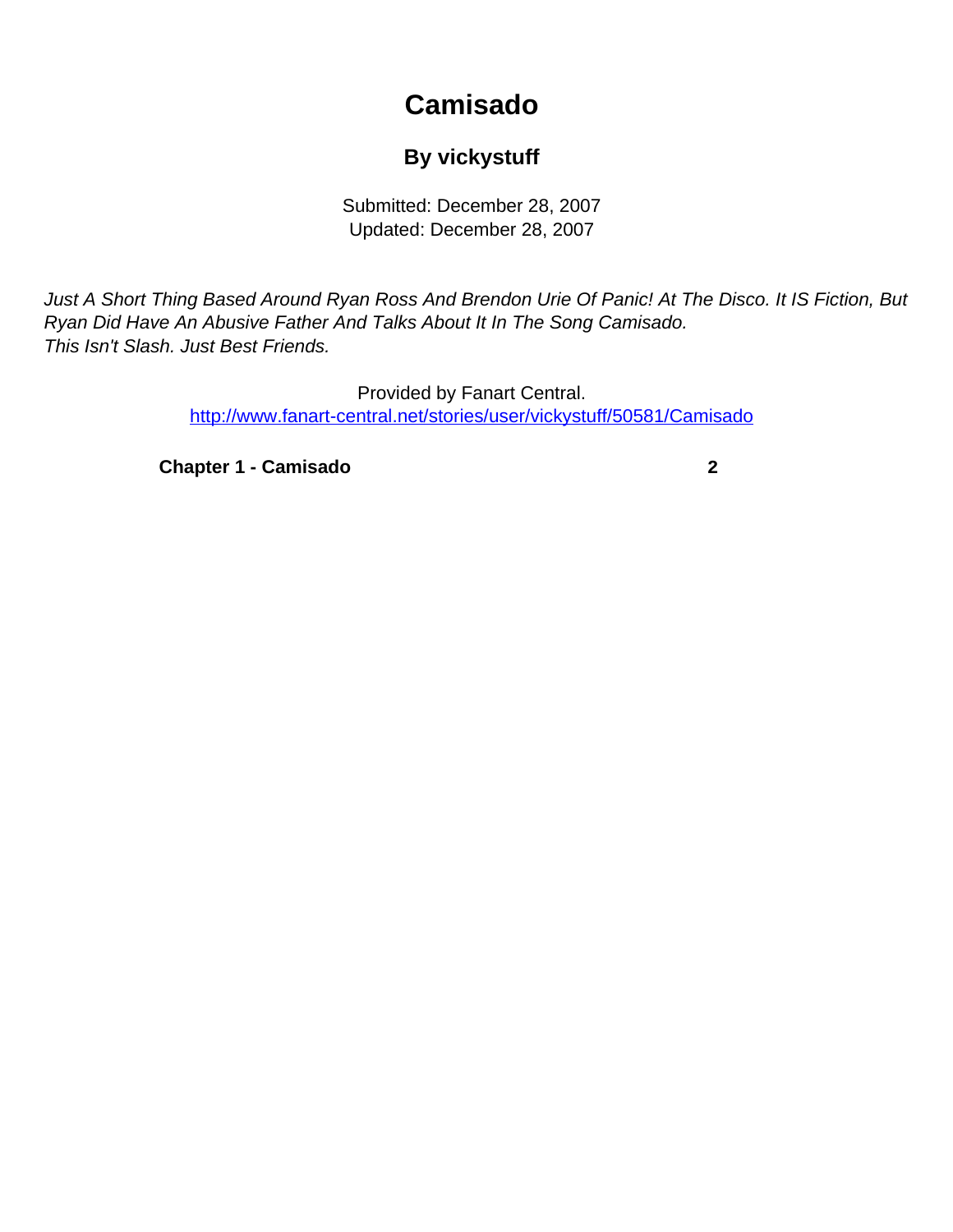## **1 - Camisado**

<span id="page-1-0"></span>The I.V. and your hospital bed

This was no accident

This was a therapeutic chain of events

This could not be happening.

Broken Ribs.

Who could have done this?

Hemerage.

The doctors say it was probably someone he knew, someone who was close to him.

Internal Bleeding.

Someone who could hurt him, and then he would forgive him.

Coma.

The doctor left.

Tears streamed down my face.

I broke down on the floor.

I just should have known,

From the bruising and scars,

From how he never let anyone in.

From how he looked away if you mentioned 'family'.

From how he told me in such a subtle way...